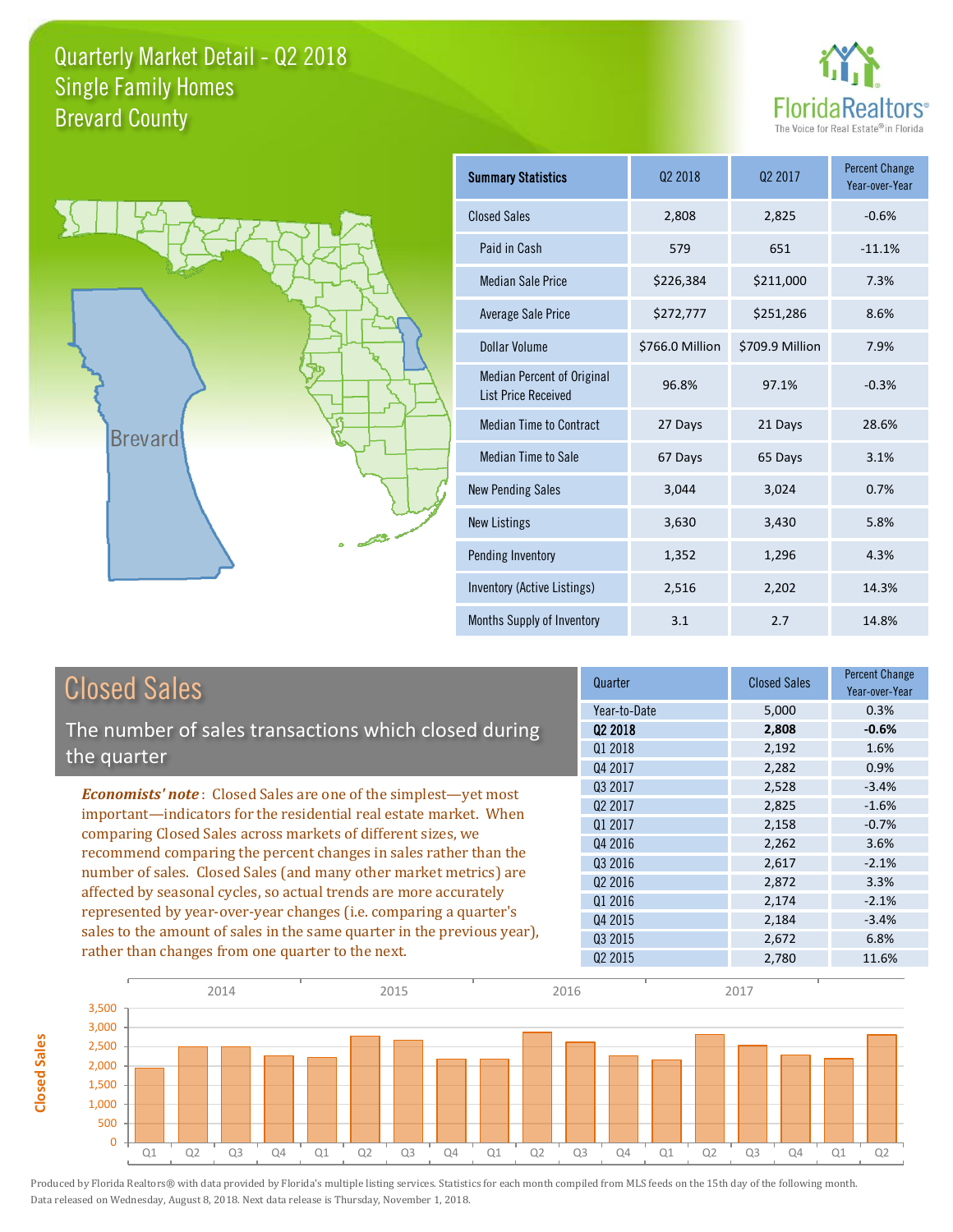

| Cash Sales                                                                     | Quarter             | Cash Sales | <b>Percent Change</b><br>Year-over-Year |
|--------------------------------------------------------------------------------|---------------------|------------|-----------------------------------------|
|                                                                                | Year-to-Date        | 1,136      | $-12.5%$                                |
| The number of Closed Sales during the quarter in                               | 02 2018             | 579        | $-11.1%$                                |
|                                                                                | 01 2018             | 557        | $-13.9%$                                |
| which buyers exclusively paid in cash                                          | Q4 2017             | 540        | $-10.6%$                                |
|                                                                                | 03 2017             | 590        | $-11.7%$                                |
|                                                                                | Q <sub>2</sub> 2017 | 651        | $-20.6%$                                |
| <b>Economists' note:</b> Cash Sales can be a useful indicator of the extent to | 01 2017             | 647        | $-15.2%$                                |
| which investors are participating in the market. Why? Investors are            | Q4 2016             | 604        | $-21.1%$                                |
| far more likely to have the funds to purchase a home available up front,       | 03 2016             | 668        | $-26.5%$                                |
| whereas the typical homebuyer requires a mortgage or some other                | 02 2016             | 820        | $-13.7%$                                |
| form of financing. There are, of course, many possible exceptions, so          | 01 2016             | 763        | $-15.5%$                                |
| this statistic should be interpreted with care.                                | 04 2015             | 766        | $-17.1%$                                |
|                                                                                | 03 2015             | 909        | $-8.6%$                                 |



# Cash Sales as a Percentage of Closed Sales

The percentage of Closed Sales during the quarter which were Cash Sales

*Economists' note* : This statistic is simply another way of viewing Cash Sales. The remaining percentages of Closed Sales (i.e. those not paid fully in cash) each quarter involved some sort of financing, such as mortgages, owner/seller financing, assumed loans, etc.

| Quarter             | <b>Percent of Closed</b> | <b>Percent Change</b> |
|---------------------|--------------------------|-----------------------|
|                     | Sales Paid in Cash       | Year-over-Year        |
| Year-to-Date        | 22.7%                    | $-12.7%$              |
| Q <sub>2</sub> 2018 | 20.6%                    | $-10.4%$              |
| 01 2018             | 25.4%                    | $-15.3%$              |
| Q4 2017             | 23.7%                    | $-11.2%$              |
| Q3 2017             | 23.3%                    | $-8.6%$               |
| Q <sub>2</sub> 2017 | 23.0%                    | $-19.6%$              |
| 01 2017             | 30.0%                    | $-14.5%$              |
| Q4 2016             | 26.7%                    | $-23.9%$              |
| Q3 2016             | 25.5%                    | $-25.0%$              |
| 02 2016             | 28.6%                    | $-16.4%$              |
| 01 2016             | 35.1%                    | $-13.8%$              |
| Q4 2015             | 35.1%                    | $-14.0%$              |
| Q <sub>3</sub> 2015 | 34.0%                    | $-14.4%$              |
| Q <sub>2</sub> 2015 | 34.2%                    | $-18.4%$              |
|                     |                          |                       |

Q2 2015 950 950 -8.9%

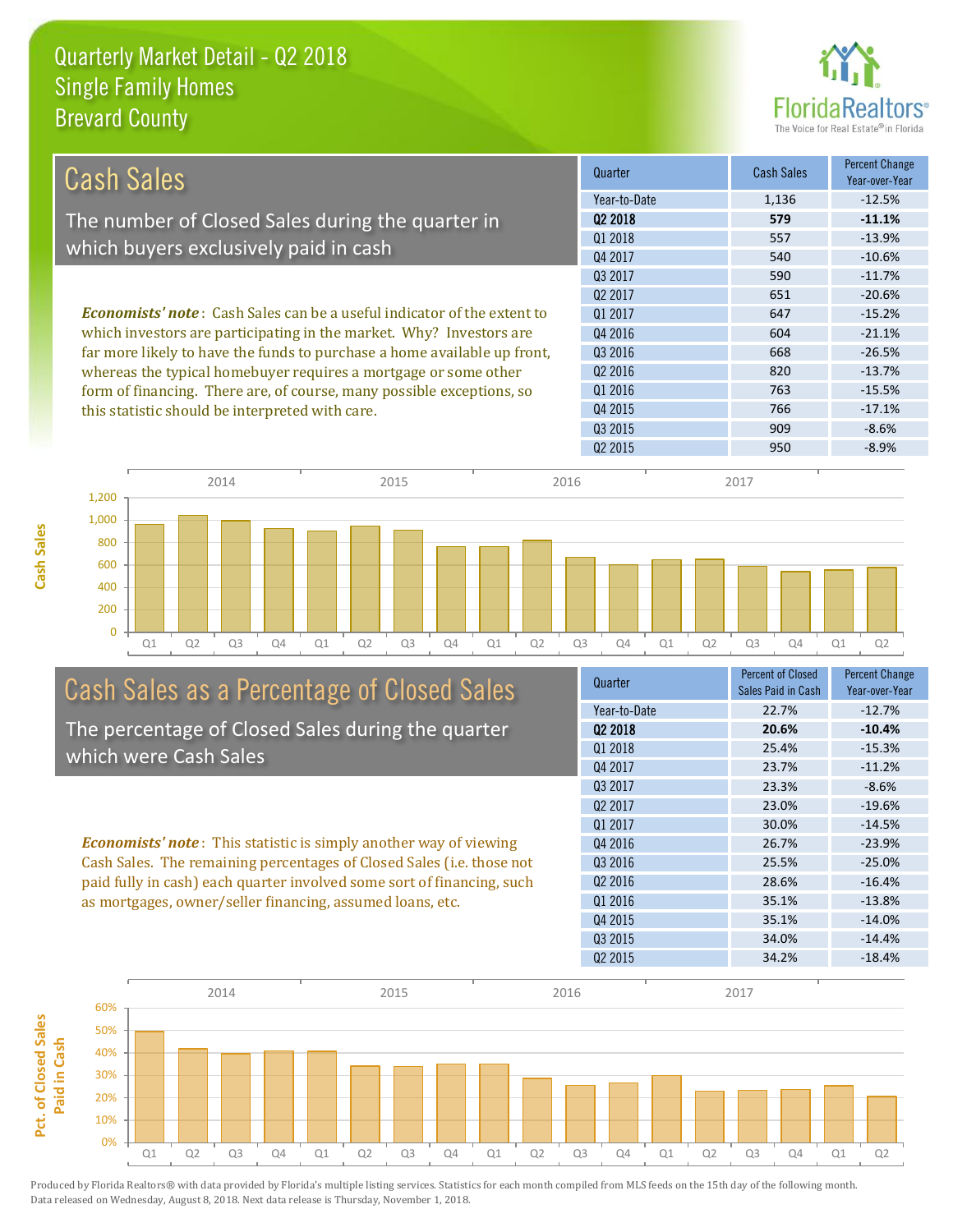

| <b>Median Sale Price</b>                                                  | Quarter             | <b>Median Sale Price</b> | Percent Change<br>Year-over-Year |
|---------------------------------------------------------------------------|---------------------|--------------------------|----------------------------------|
|                                                                           | Year-to-Date        | \$226,038                | 10.3%                            |
| The median sale price reported for the quarter (i.e.                      | 02 2018             | \$226,384                | 7.3%                             |
|                                                                           | Q1 2018             | \$226,323                | 15.3%                            |
| 50% of sales were above and 50% of sales were below)                      | Q4 2017             | \$215,575                | 13.5%                            |
|                                                                           | Q3 2017             | \$220,000                | 11.7%                            |
| <b>Economists' note:</b> Median Sale Price is our preferred summary       | Q <sub>2</sub> 2017 | \$211,000                | 14.1%                            |
| statistic for price activity because, unlike Average Sale Price, Median   | 01 2017             | \$196,250                | 16.1%                            |
| Sale Price is not sensitive to high sale prices for small numbers of      | Q4 2016             | \$190,000                | 15.2%                            |
| homes that may not be characteristic of the market area. Keep in mind     | Q3 2016             | \$196,950                | 18.6%                            |
| that median price trends over time are not always solely caused by        | Q <sub>2</sub> 2016 | \$185,000                | 12.1%                            |
| changes in the general value of local real estate. Median sale price only | Q1 2016             | \$169,000                | 16.4%                            |
| reflects the values of the homes that sold each quarter, and the mix of   | Q4 2015             | \$165,000                | 19.6%                            |
| the types of homes that sell can change over time.                        | Q3 2015             | \$166,000                | 14.5%                            |
|                                                                           | Q <sub>2</sub> 2015 | \$165,000                | 20.0%                            |
|                                                                           |                     |                          |                                  |



### Average Sale Price

The average sale price reported for the quarter (i.e. total sales in dollars divided by the number of sales)

*Economists' note* : Usually, we prefer Median Sale Price over Average Sale Price as a summary statistic for home prices. However, Average Sale Price does have its uses—particularly when it is analyzed alongside the Median Sale Price. For one, the relative difference between the two statistics can provide some insight into the market for higher-end homes in an area.

| <b>Average Sale Price</b> | <b>Percent Change</b><br>Year-over-Year |
|---------------------------|-----------------------------------------|
| \$272,467                 | 10.2%                                   |
| \$272,777                 | 8.6%                                    |
| \$272,070                 | 12.4%                                   |
| \$257,888                 | 12.3%                                   |
| \$262,351                 | 10.5%                                   |
| \$251,286                 | 12.4%                                   |
| \$242,090                 | 17.6%                                   |
| \$229,585                 | 10.7%                                   |
| \$237,472                 | 15.8%                                   |
| \$223,503                 | 11.4%                                   |
| \$205,896                 | 9.4%                                    |
| \$207,383                 | 18.4%                                   |
| \$205,112                 | 16.6%                                   |
| \$200,687                 | 13.2%                                   |
|                           |                                         |



Produced by Florida Realtors® with data provided by Florida's multiple listing services. Statistics for each month compiled from MLS feeds on the 15th day of the following month. Data released on Wednesday, August 8, 2018. Next data release is Thursday, November 1, 2018.

**Average Sale Price**

**Average Sale Price**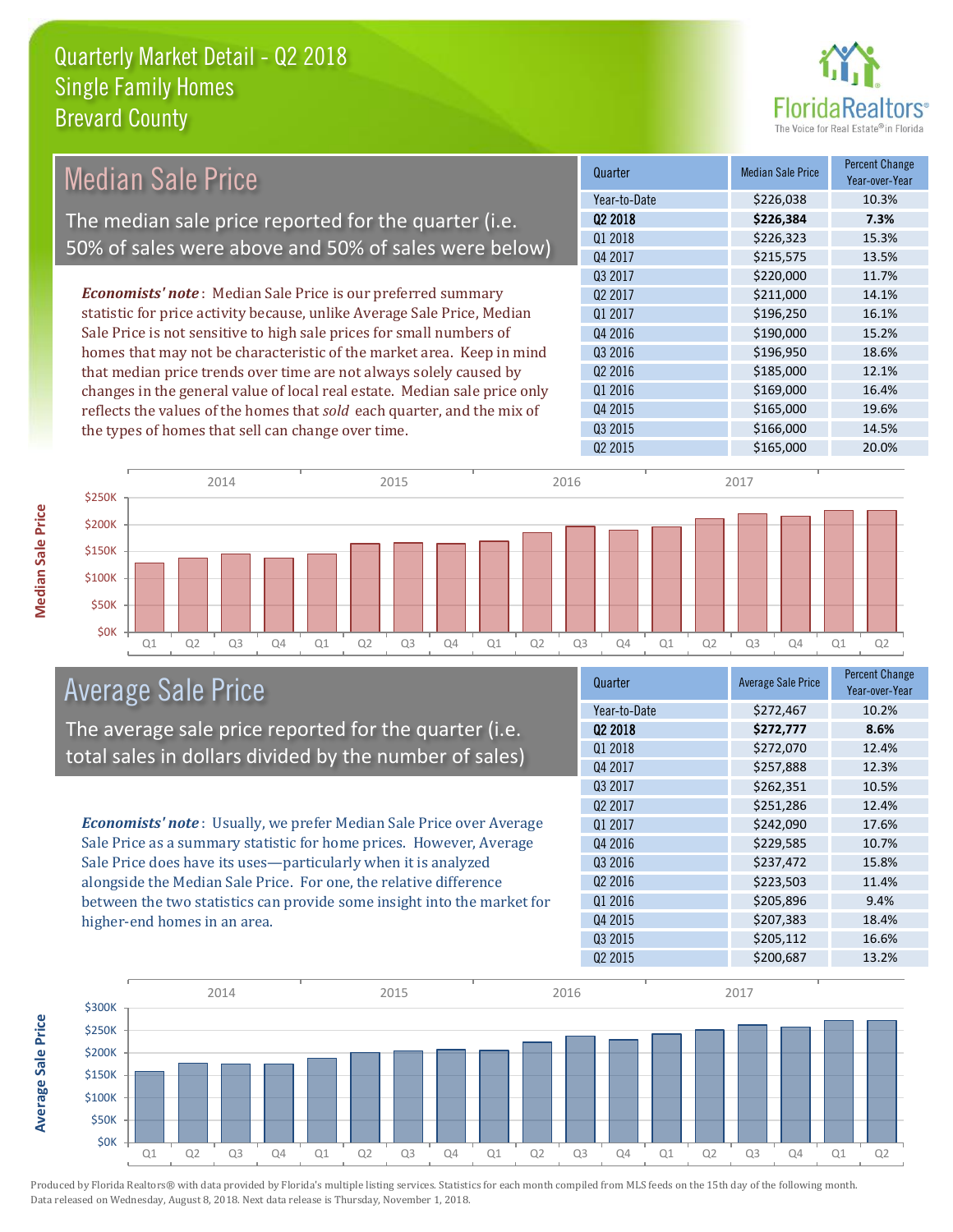

| Dollar Volume                                                               | Quarter             | <b>Dollar Volume</b> | <b>Percent Change</b><br>Year-over-Year |
|-----------------------------------------------------------------------------|---------------------|----------------------|-----------------------------------------|
|                                                                             | Year-to-Date        | \$1.4 Billion        | 10.6%                                   |
| The sum of the sale prices for all sales which closed                       | 02 2018             | \$766.0 Million      | 7.9%                                    |
|                                                                             | Q1 2018             | \$596.4 Million      | 14.2%                                   |
| during the quarter                                                          | Q4 2017             | \$588.5 Million      | 13.3%                                   |
|                                                                             | Q3 2017             | \$663.2 Million      | 6.7%                                    |
| <b>Economists' note:</b> Dollar Volume is simply the sum of all sale prices | 02 2017             | \$709.9 Million      | 10.6%                                   |
| in a given time period, and can quickly be calculated by multiplying        | 01 2017             | \$522.4 Million      | 16.7%                                   |
| Closed Sales by Average Sale Price. It is a strong indicator of the health  | Q4 2016             | \$519.3 Million      | 14.7%                                   |
| of the real estate industry in a market, and is of particular interest to   | Q3 2016             | \$621.5 Million      | 13.4%                                   |
| real estate professionals, investors, analysts, and government agencies.    | Q <sub>2</sub> 2016 | \$641.9 Million      | 15.1%                                   |
| Potential home sellers and home buyers, on the other hand, will likely      | Q1 2016             | \$447.6 Million      | 7.2%                                    |
| be better served by paying attention to trends in the two components        | 04 2015             | \$452.9 Million      | 14.3%                                   |

Q1 Q2 Q3 Q4 Q1 Q2 Q3 Q4 Q1 Q2 Q3 Q4 Q1 Q2 Q3 Q4 Q1 Q2 \$0 \$200 M \$400 M \$600 M \$800 M \$1 B 2014 2015 2015 2016 2017 2018 2017 2017 2017 2017

### Median Percent of Original List Price Received

of Dollar Volume (i.e. sales and prices) individually.

The median of the sale price (as a percentage of the original list price) across all properties selling during the quarter

*Economists' note* : The Median Percent of Original List Price Received is useful as an indicator of market recovery, since it typically rises as buyers realize that the market may be moving away from them and they need to match the selling price (or better it) in order to get a contract on the house. This is usually the last measure to indicate a market has shifted from down to up, so it is what we would call a *lagging* indicator.

| Year-over-Year |
|----------------|
| 0.0%           |
| $-0.3%$        |
| 0.4%           |
| 0.2%           |
| 0.3%           |
| 0.7%           |
| 0.1%           |
| 0.5%           |
| 0.3%           |
| 0.6%           |
| 0.9%           |
| 0.7%           |
| 1.7%           |
| 1.4%           |
|                |

Q2 2015 **\$557.9 Million** 26.3%

Q3 2015 **\$548.1 Million 24.6%** 



**Med. Pct. of Orig.** 

Med. Pct. of Orig.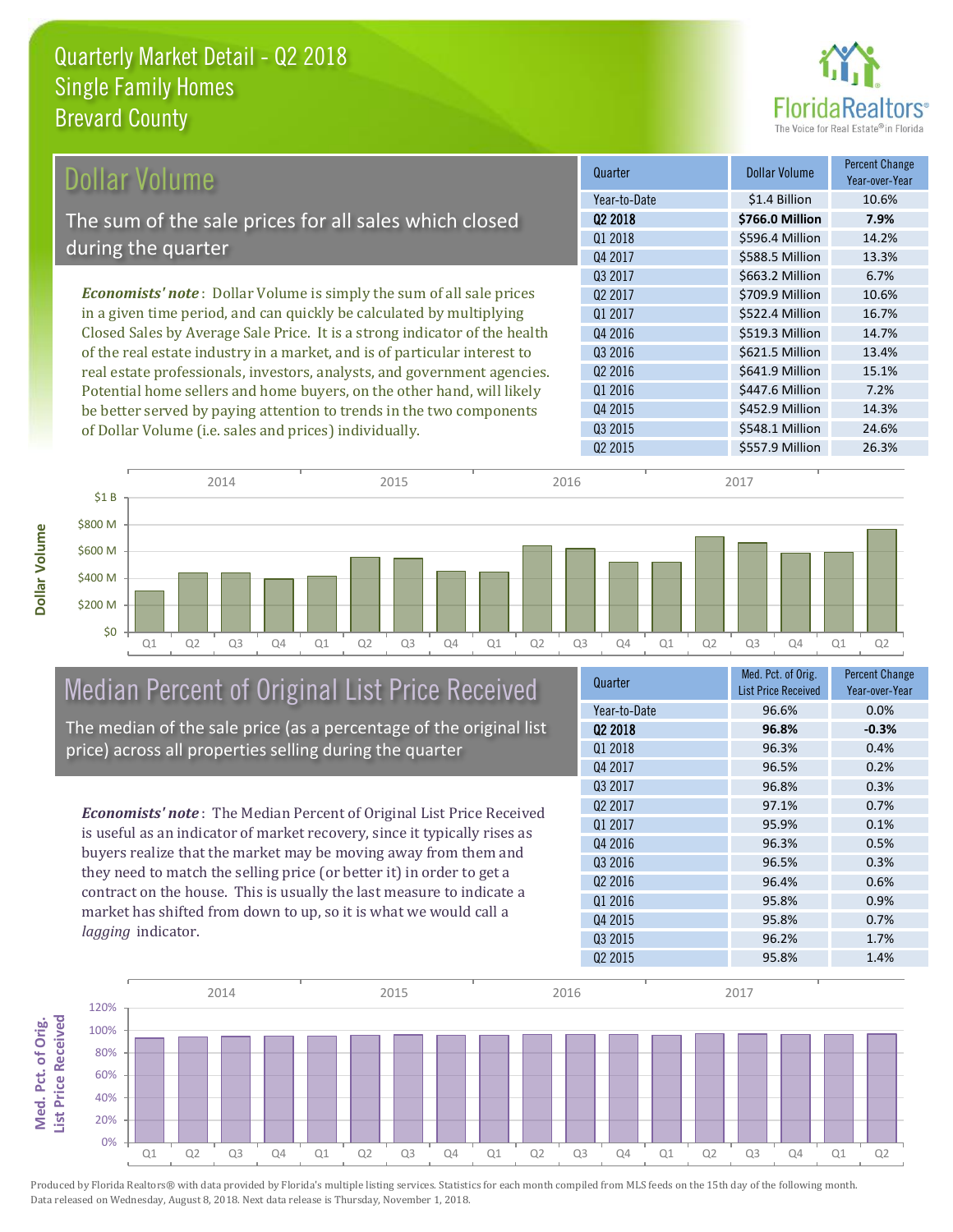

#### 31 Days 14.8% Q3 2017 24 Days -14.3% Quarter Median Time to **Median Time to Contract** Percent Change Q2 2018 **27 Days 28.6%** Year-to-Date 30 Days 11.1% Q1 2018 **35 Days** 6.1% Q4 2017 Q4 2016 27 Days -15.6% Q3 2016 28 Days -15.2% Q2 2017 21 Days -27.6% Q1 2017 33 Days -13.2% *Economists' note* : Like Time to Sale, Time to Contract is a measure of the length of the home selling process calculated for sales which closed during the quarter. The difference is that Time to Contract measures the number of days between the initial listing of a property and the Median Time to Contract The median number of days between the listing date and contract date for all Closed Sales during the quarter

signing of the contract which eventually led to the closing of the sale. When the gap between Median Time to Contract and Median Time to Sale grows, it is usually a sign of longer closing times and/or declining numbers of cash sales.





### Median Time to Sale

**Median Time to** 

**Median Time to** 

The median number of days between the listing date and closing date for all Closed Sales during the quarter

*Economists' note* : Time to Sale is a measure of the length of the home selling process, calculated as the number of days between the initial listing of a property and the closing of the sale. *Median* Time to Sale is the amount of time the "middle" property selling this month was on the market. That is, 50% of homes selling this month took *less* time to sell, and 50% of homes took *more* time to sell. Median Time to Sale gives a more accurate picture than Average Time to Sale, which can be skewed upward by small numbers of properties taking an abnormally long time to sell.

| Quarter             | <b>Median Time to Sale</b> | Percent Change<br>Year-over-Year |
|---------------------|----------------------------|----------------------------------|
| Year-to-Date        | 71 Days                    | 1.4%                             |
| 02 2018             | 67 Days                    | 3.1%                             |
| Q1 2018             | 77 Days                    | 0.0%                             |
| Q4 2017             | 74 Days                    | 0.0%                             |
| Q3 2017             | 67 Days                    | $-6.9%$                          |
| 02 2017             | 65 Days                    | $-13.3%$                         |
| Q1 2017             | 77 Days                    | $-6.1%$                          |
| Q4 2016             | 74 Days                    | $-2.6%$                          |
| Q3 2016             | 72 Days                    | $-2.7%$                          |
| Q <sub>2</sub> 2016 | 75 Days                    | $-6.3%$                          |
| Q1 2016             | 82 Days                    | $-6.8%$                          |
| Q4 2015             | 76 Days                    | $-7.3%$                          |
| Q3 2015             | 74 Days                    | $-15.9%$                         |
| Q <sub>2</sub> 2015 | 80 Days                    | $-10.1%$                         |
|                     |                            |                                  |

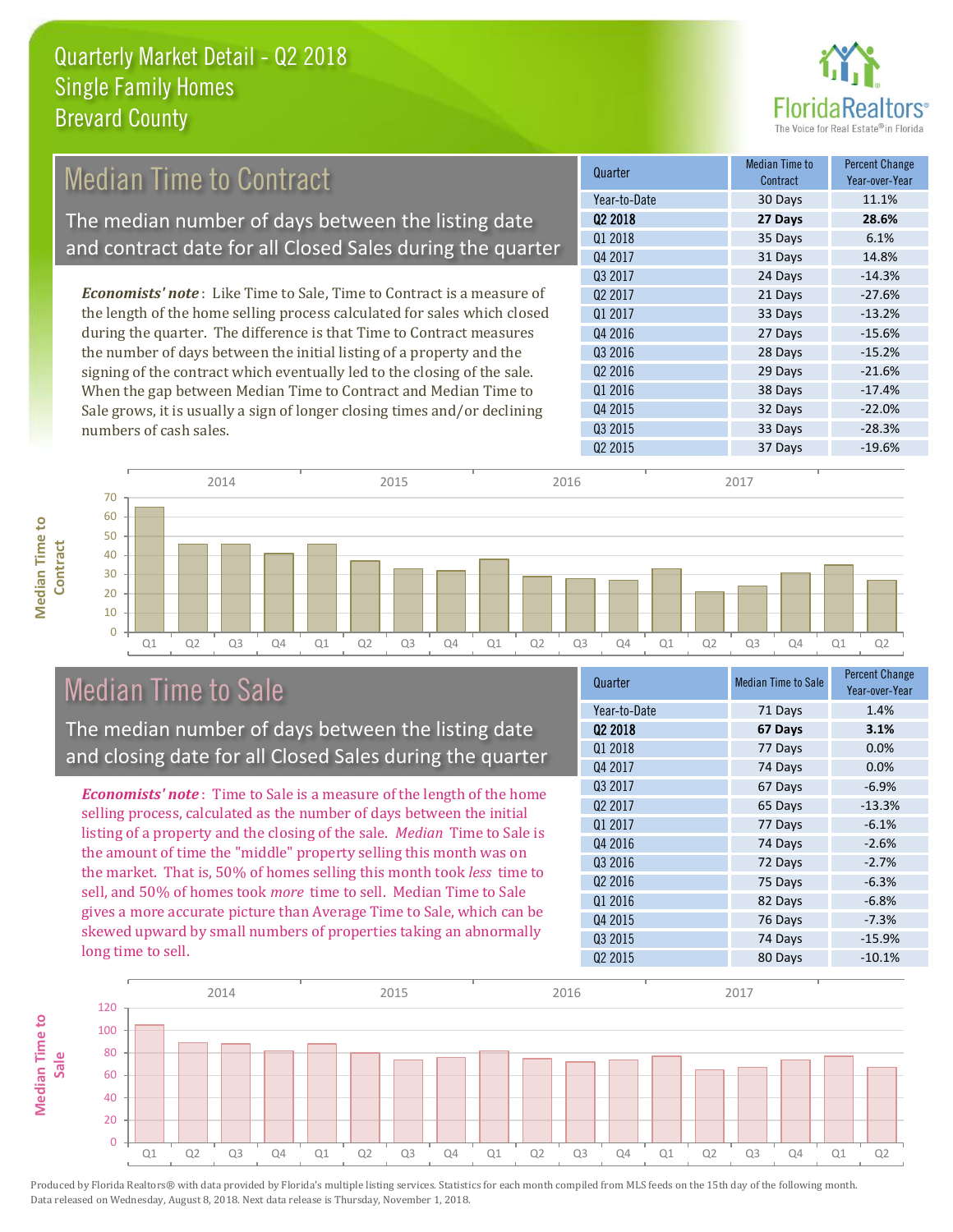

| <b>New Pending Sales</b>                                                       | Quarter             | <b>New Pending Sales</b> | <b>Percent Change</b><br>Year-over-Year |
|--------------------------------------------------------------------------------|---------------------|--------------------------|-----------------------------------------|
|                                                                                | Year-to-Date        | 5,903                    | 0.8%                                    |
| The number of listed properties that went under                                | Q <sub>2</sub> 2018 | 3,044                    | 0.7%                                    |
|                                                                                | Q1 2018             | 2,859                    | 0.9%                                    |
| contract during the quarter                                                    | Q4 2017             | 2,305                    | 17.1%                                   |
|                                                                                | Q3 2017             | 2,537                    | $-9.6%$                                 |
| <b>Economists' note</b> : Because of the typical length of time it takes for a | Q <sub>2</sub> 2017 | 3,024                    | 8.7%                                    |
| sale to close, economists consider Pending Sales to be a decent                | 01 2017             | 2,834                    | $-2.7%$                                 |
| indicator of potential future Closed Sales. It is important to bear in         | Q4 2016             | 1,969                    | $-14.0%$                                |
| mind, however, that not all Pending Sales will be closed successfully.         | Q3 2016             | 2,807                    | 2.7%                                    |
| So, the effectiveness of Pending Sales as a future indicator of Closed         | Q <sub>2</sub> 2016 | 2,783                    | $-9.3%$                                 |
| Sales is susceptible to changes in market conditions such as the               | Q1 2016             | 2,913                    | $-0.4%$                                 |
| availability of financing for homebuyers and the inventory of                  | Q4 2015             | 2,290                    | 16.4%                                   |
| distressed properties for sale.                                                | Q3 2015             | 2,732                    | $-0.6%$                                 |
|                                                                                | 02 2015             | 3.069                    | 11.4%                                   |



# New Listings

The number of properties put onto the market during the quarter

*Economists' note* : New Listings tend to rise in delayed response to increasing prices, so they are often seen as a lagging indicator of market health. As prices rise, potential sellers raise their estimations of value—and in the most recent cycle, rising prices have freed up many potential sellers who were previously underwater on their mortgages. Note that in our calculations, we take care to not include properties that were recently taken off the market and quickly relisted, since these are not really *new* listings.

| Quarter      | <b>New Listings</b> | <b>Percent Change</b><br>Year-over-Year |
|--------------|---------------------|-----------------------------------------|
| Year-to-Date | 6,952               | 4.9%                                    |
| 02 2018      | 3,630               | 5.8%                                    |
| 01 2018      | 3,322               | 3.9%                                    |
| Q4 2017      | 2,561               | 5.3%                                    |
| Q3 2017      | 2,893               | 1.3%                                    |
| 02 2017      | 3,430               | 5.0%                                    |
| Q1 2017      | 3,197               | 4.6%                                    |
| Q4 2016      | 2,432               | $-7.7%$                                 |
| Q3 2016      | 2,857               | 2.1%                                    |
| 02 2016      | 3,266               | 4.3%                                    |
| Q1 2016      | 3,055               | 1.1%                                    |
| Q4 2015      | 2,635               | 6.3%                                    |
| Q3 2015      | 2,798               | $-0.1%$                                 |
| 02 2015      | 3,130               | 4.1%                                    |



Produced by Florida Realtors® with data provided by Florida's multiple listing services. Statistics for each month compiled from MLS feeds on the 15th day of the following month. Data released on Wednesday, August 8, 2018. Next data release is Thursday, November 1, 2018.

**New Listings**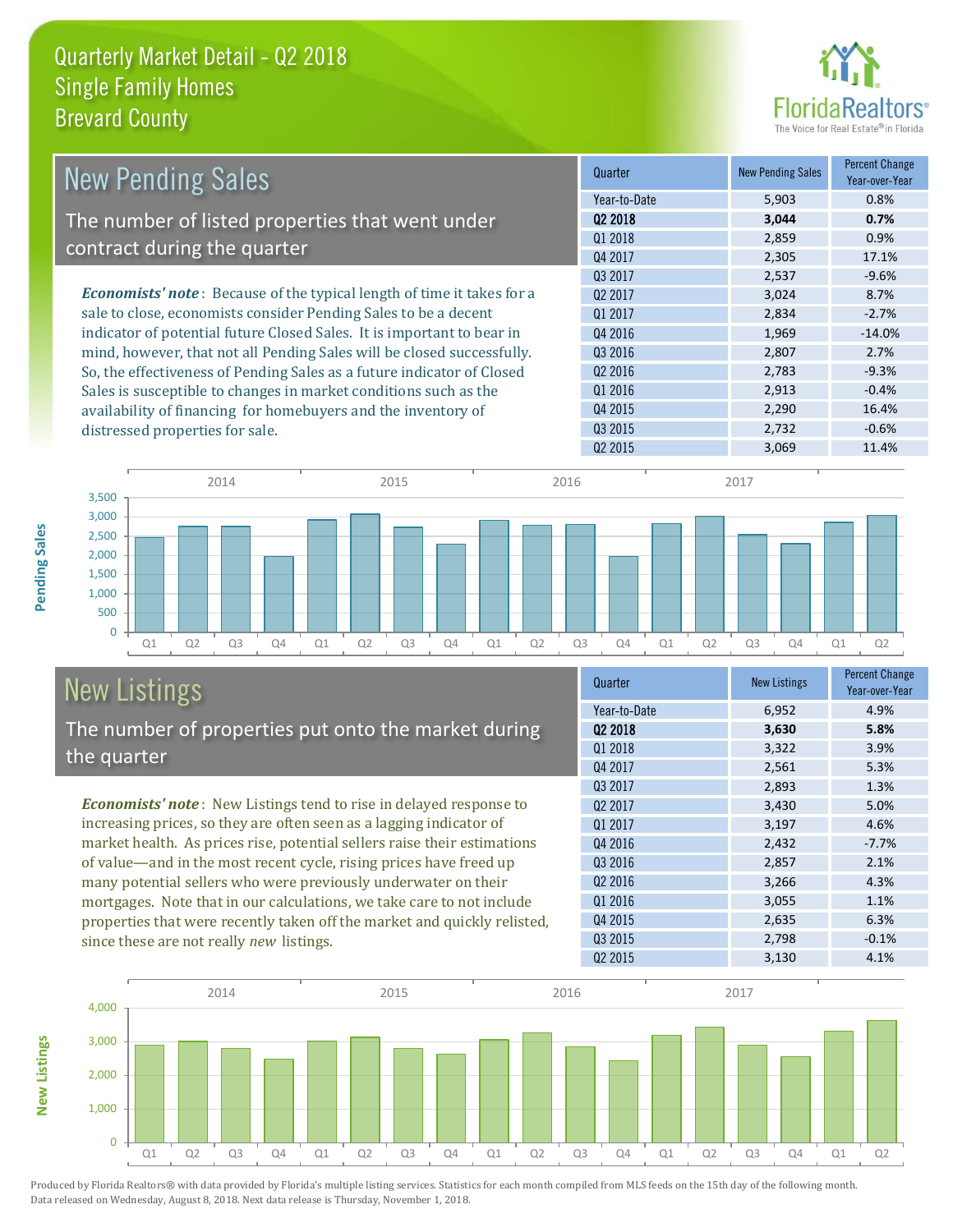

| Inventory (Active Listings)                                                 | Quarter             | Inventory | <b>Percent Change</b><br>Year-over-Year |
|-----------------------------------------------------------------------------|---------------------|-----------|-----------------------------------------|
|                                                                             | YTD (Monthly Avg)   | 2,385     | 13.7%                                   |
| The number of property listings active at the end of                        | Q <sub>2</sub> 2018 | 2,516     | 14.3%                                   |
|                                                                             | Q1 2018             | 2,315     | 13.9%                                   |
| the quarter                                                                 | Q4 2017             | 2,166     | 8.2%                                    |
|                                                                             | Q3 2017             | 2,266     | 12.2%                                   |
| <b>Economists' note:</b> There are a number of ways to define and calculate | Q <sub>2</sub> 2017 | 2,202     | 0.6%                                    |
| Inventory. Our method is to simply count the number of active listings      | Q1 2017             | 2,032     | $-8.9%$                                 |
| on the last day of the quarter, and hold this number to compare with        | Q4 2016             | 2,002     | $-13.0%$                                |
| the same quarter the following year. Inventory rises when New               | Q3 2016             | 2,019     | $-7.2%$                                 |
| Listings are outpacing the number of listings that go off-market            | Q <sub>2</sub> 2016 | 2,189     | $-5.5%$                                 |
| (regardless of whether they actually sell). Likewise, it falls when New     | Q1 2016             | 2,231     | $-2.5%$                                 |
| Listings aren't keeping up with the rate at which homes are going off-      | Q4 2015             | 2,301     | $-6.1%$                                 |
| market.                                                                     | Q3 2015             | 2,176     | $-16.0%$                                |



## Months Supply of Inventory

An estimate of the number of months it will take to deplete the current Inventory given recent sales rates

*Economists' note* : MSI is a useful indicator of market conditions. The benchmark for a balanced market (favoring neither buyer nor seller) is 5.5 months of inventory. Anything higher is traditionally a buyers' market, and anything lower is a sellers' market. There is no single accepted way of calculating MSI. A common method is to divide current Inventory by the most recent month's Closed Sales count, but this count is a usually poor predictor of future Closed Sales due to seasonal cycles. To eliminate seasonal effects, we use the 12-month average of monthly Closed Sales instead.

| Quarter             | <b>Months Supply</b> | <b>Percent Change</b><br>Year-over-Year |
|---------------------|----------------------|-----------------------------------------|
| YTD (Monthly Avg)   | 2.9                  | 11.5%                                   |
| Q <sub>2</sub> 2018 | 3.1                  | 14.8%                                   |
| 01 2018             | 2.8                  | 12.0%                                   |
| Q4 2017             | 2.7                  | 12.5%                                   |
| Q3 2017             | 2.8                  | 12.0%                                   |
| Q <sub>2</sub> 2017 | 2.7                  | 0.0%                                    |
| Q1 2017             | 2.5                  | $-7.4%$                                 |
| Q4 2016             | 2.4                  | $-14.3%$                                |
| Q3 2016             | 2.5                  | $-3.8%$                                 |
| 02 2016             | 2.7                  | $-3.6%$                                 |
| 01 2016             | 2.7                  | $-6.9%$                                 |
| Q4 2015             | 2.8                  | $-12.5%$                                |
| Q3 2015             | 2.6                  | $-25.7%$                                |
| Q <sub>2</sub> 2015 | 2.8                  | $-24.3%$                                |



market.

**Inventory**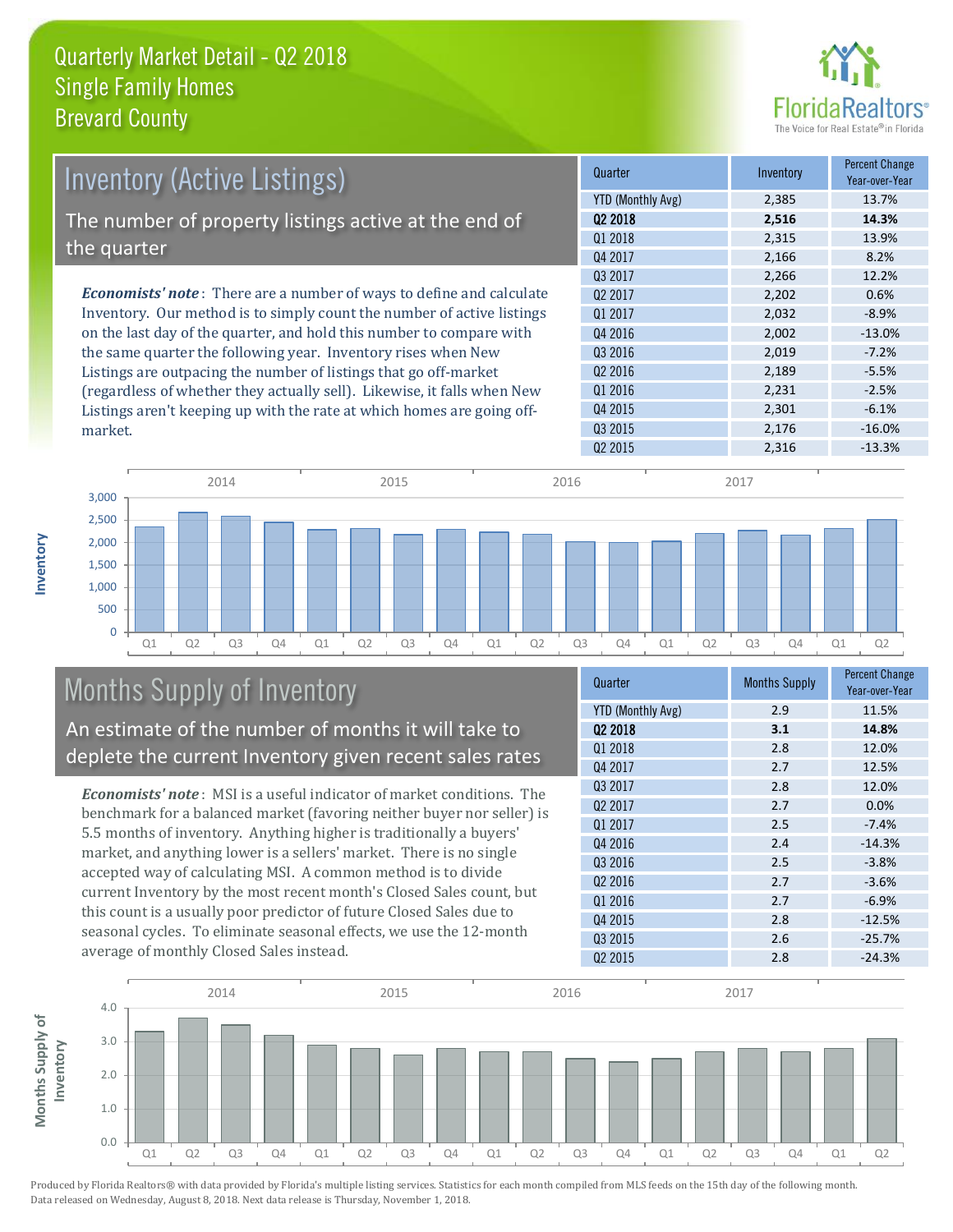

### Closed Sales by Sale Price

The number of sales transactions which closed during the quarter

*Economists' note:* Closed Sales are one of the simplest—yet most important—indicators for the residential real estate market. When comparing Closed Sales across markets of different sizes, we recommend comparing the percent changes in sales rather than the number of sales. Closed Sales (and many other market metrics) are affected by seasonal cycles, so actual trends are more accurately represented by year-over-year changes (i.e. comparing a quarter's sales to the amount of sales in the same quarter in the previous year), rather than changes from one quarter to the next.

| Sale Price            | <b>Closed Sales</b> | <b>Percent Change</b><br>Year-over-Year |
|-----------------------|---------------------|-----------------------------------------|
| Less than \$50,000    | 9                   | $-60.9%$                                |
| $$50,000 - $99,999$   | 82                  | $-37.9%$                                |
| $$100,000 - $149,999$ | 352                 | $-31.1%$                                |
| \$150,000 - \$199,999 | 637                 | $-0.9%$                                 |
| \$200,000 - \$249,999 | 563                 | 19.5%                                   |
| \$250,000 - \$299,999 | 374                 | 18.7%                                   |
| \$300,000 - \$399,999 | 401                 | 1.3%                                    |
| \$400,000 - \$599,999 | 288                 | 21.5%                                   |
| \$600,000 - \$999,999 | 74                  | $-3.9%$                                 |
| \$1,000,000 or more   | 28                  | 40.0%                                   |



### Median Time to Contract by Sale Price The median number of days between the listing date and contract date for all Closed Sales during the quarter

*Economists' note* : Like Time to Sale, Time to Contract is a measure of the length of the home selling process calculated for sales which closed during the quarter. The difference is that Time to Contract measures the number of days between the initial listing of a property and the signing of the contract which eventually led to the closing of the sale. When the gap between Median Time to Contract and Median Time to Sale grows, it is usually a sign of longer closing times and/or declining numbers of cash sales.

| Sale Price            | <b>Median Time to</b><br>Contract | <b>Percent Change</b><br>Year-over-Year |
|-----------------------|-----------------------------------|-----------------------------------------|
| Less than \$50,000    | 72 Days                           | 227.3%                                  |
| \$50,000 - \$99,999   | 16 Days                           | $-11.1%$                                |
| $$100,000 - $149,999$ | 18 Days                           | $-5.3%$                                 |
| $$150,000 - $199,999$ | 20 Days                           | 42.9%                                   |
| \$200,000 - \$249,999 | 27 Days                           | 8.0%                                    |
| \$250,000 - \$299,999 | 27 Days                           | 12.5%                                   |
| \$300,000 - \$399,999 | 36 Days                           | 38.5%                                   |
| \$400,000 - \$599,999 | 41 Days                           | 13.9%                                   |
| \$600,000 - \$999,999 | 30 Days                           | $-38.8%$                                |
| \$1,000,000 or more   | 153 Days                          | 29.7%                                   |



Produced by Florida Realtors® with data provided by Florida's multiple listing services. Statistics for each month compiled from MLS feeds on the 15th day of the following month. Data released on Wednesday, August 8, 2018. Next data release is Thursday, November 1, 2018.

**Median Time to Contract**

**Median Time to Contract**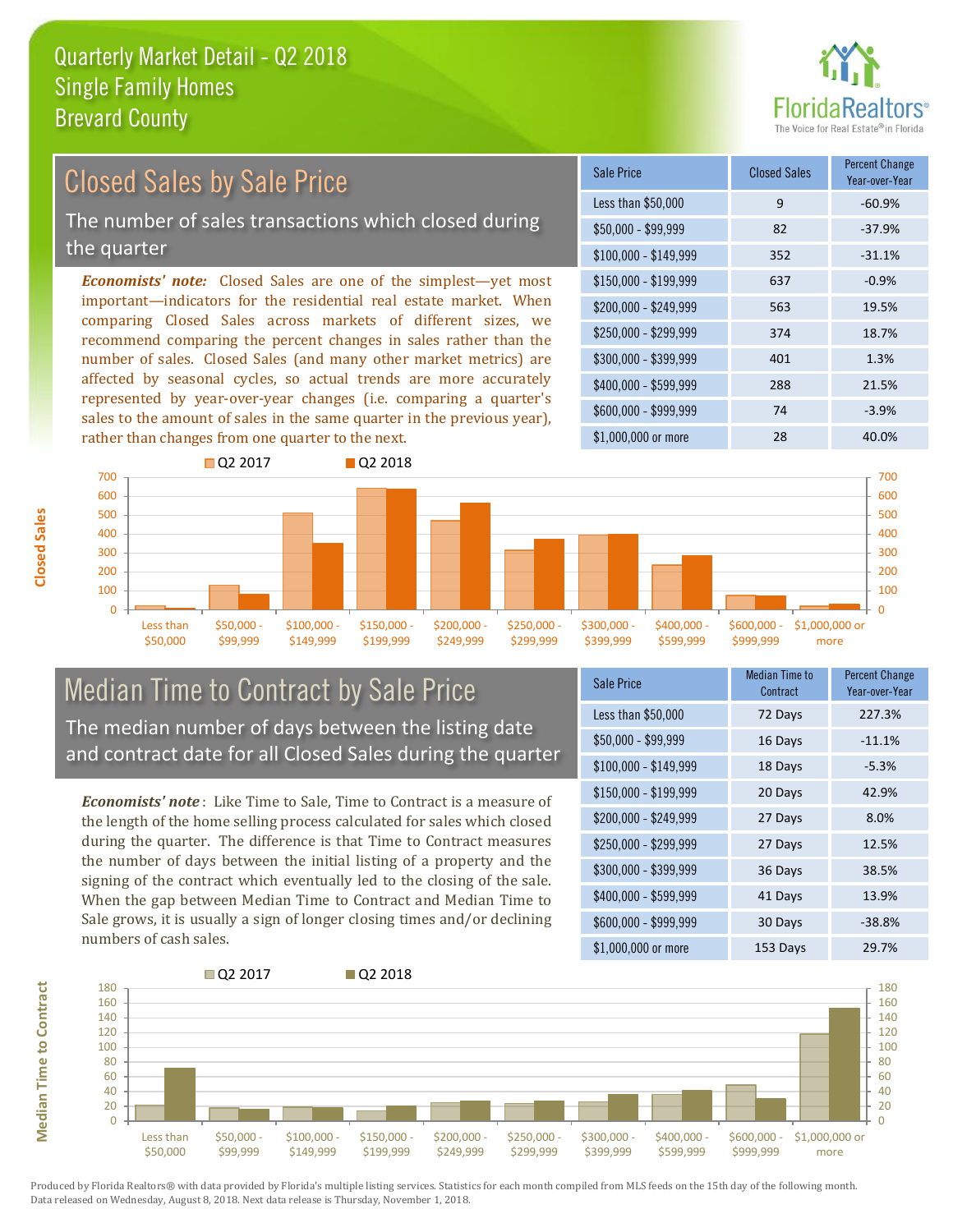

# New Listings by Initial Listing Price

The number of properties put onto the market during the quarter

*Economists' note:* New Listings tend to rise in delayed response to increasing prices, so they are often seen as a lagging indicator of market health. As prices rise, potential sellers raise their estimations of value—and in the most recent cycle, rising prices have freed up many potential sellers who were previously underwater on their mortgages. Note that in our calculations, we take care to not include properties that were recently taken off the market and quickly relisted, since these are not really *new* listings.

| <b>Initial Listing Price</b> | <b>New Listings</b> | <b>Percent Change</b><br>Year-over-Year |
|------------------------------|---------------------|-----------------------------------------|
| Less than \$50,000           | 7                   | $-46.2%$                                |
| $$50,000 - $99,999$          | 73                  | $-42.1%$                                |
| $$100,000 - $149,999$        | 349                 | $-27.0%$                                |
| \$150,000 - \$199,999        | 765                 | 0.5%                                    |
| \$200,000 - \$249,999        | 633                 | 16.8%                                   |
| \$250,000 - \$299,999        | 535                 | 22.7%                                   |
| \$300,000 - \$399,999        | 576                 | 12.7%                                   |
| \$400,000 - \$599,999        | 429                 | 18.8%                                   |
| \$600,000 - \$999,999        | 184                 | 30.5%                                   |
| \$1,000,000 or more          | 79                  | 29.5%                                   |



### Inventory by Current Listing Price The number of property listings active at the end of the quarter

*Economists' note* : There are a number of ways to define and calculate Inventory. Our method is to simply count the number of active listings on the last day of the quarter, and hold this number to compare with the same quarter the following year. Inventory rises when New Listings are outpacing the number of listings that go off-market (regardless of whether they actually sell). Likewise, it falls when New Listings aren't keeping up with the rate at which homes are going offmarket.

| <b>Current Listing Price</b> | Inventory | <b>Percent Change</b><br>Year-over-Year |
|------------------------------|-----------|-----------------------------------------|
| Less than \$50,000           | 5         | $-28.6%$                                |
| $$50,000 - $99,999$          | 34        | $-27.7%$                                |
| $$100,000 - $149,999$        | 147       | $-12.0%$                                |
| $$150,000 - $199,999$        | 375       | 12.3%                                   |
| \$200,000 - \$249,999        | 372       | 16.6%                                   |
| $$250,000 - $299,999$        | 328       | 24.7%                                   |
| \$300,000 - \$399,999        | 446       | 16.4%                                   |
| \$400,000 - \$599,999        | 436       | 19.8%                                   |
| \$600,000 - \$999,999        | 240       | 21.2%                                   |
| \$1,000,000 or more          | 133       | 10.8%                                   |



Produced by Florida Realtors® with data provided by Florida's multiple listing services. Statistics for each month compiled from MLS feeds on the 15th day of the following month. Data released on Wednesday, August 8, 2018. Next data release is Thursday, November 1, 2018.

**Inventory**